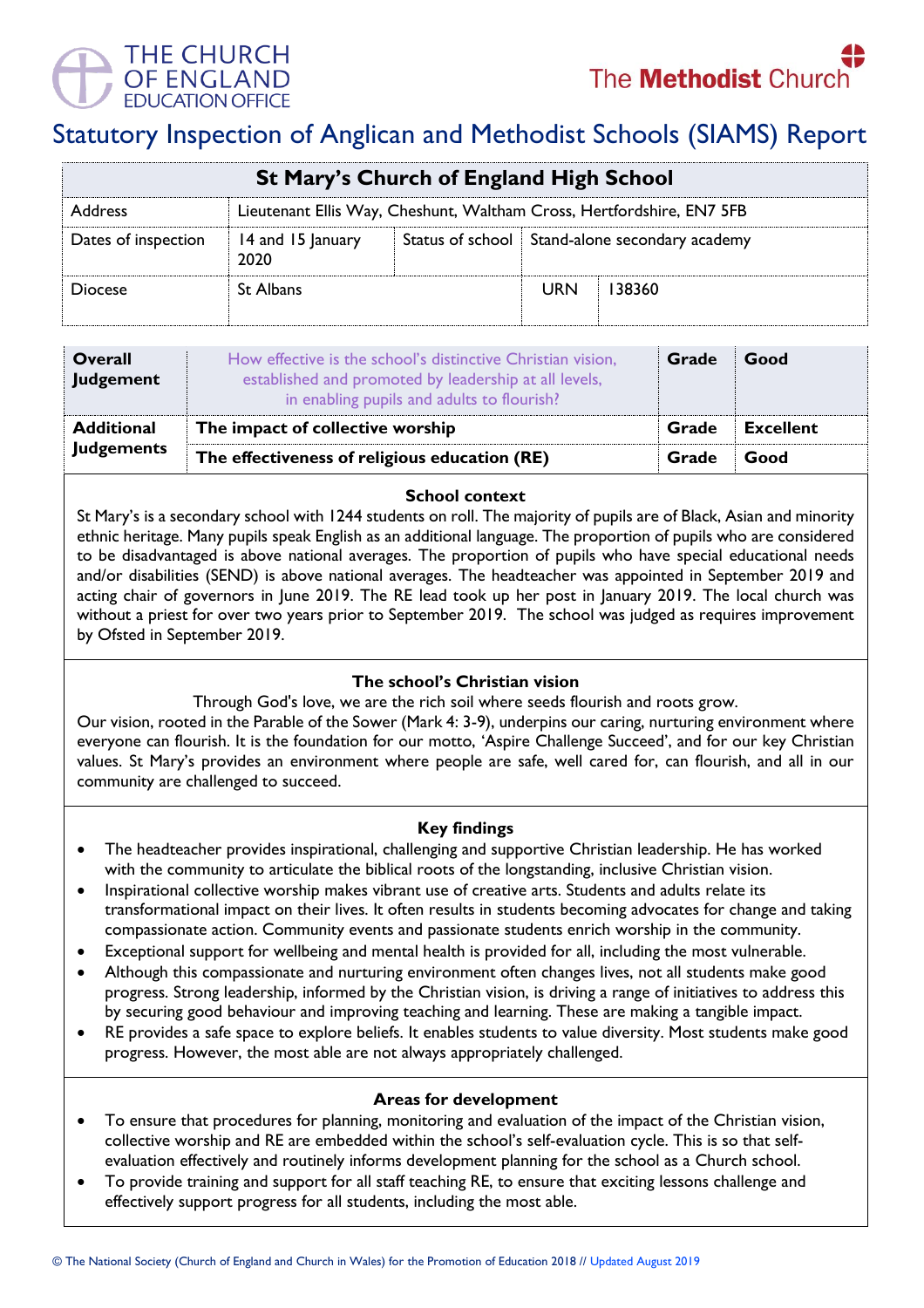How effective is the school's distinctive Christian vision, established and promoted by leadership at all levels, in enabling pupils and adults to flourish?

#### **Inspection findings**

The Christian vision for a school providing a 'fertile soil', where all are enabled to flourish, results in an exceptionally inclusive and caring community. The recent process of developing the vision and embedding its biblical roots has resulted in all staff and governors thinking deeply about their practice in the light of Jesus' teaching about love. This has been driven by the strong leadership of the recently appointed headteacher, who is described by all as living the Christian vision. One member of staff said that he had been challenged to change his own approach to behaviour management by the firm but compassionate approach of the headteacher. Although there have recently been many changes to the governing body, access to diocesan training means that governors have a good understanding of their roles, know the school well and are well-informed about Church school issues. Development planning for vision development is included in the school improvement plan and therefore subject to review, but this is not the case for collective worship and RE. Consequently, rigorous selfevaluation of these areas does not always feed into development planning.

Vibrant, inclusive and relevant collective worship is highly valued by the whole community. It is greatly enriched by the partnership with local churches, drawing on their culturally diverse worship styles. It is a key way in which the loving and nurturing vision for the school is shared. The worship leader is also the leader for music and this results in worship being richly infused with creative arts. The choir and gospel worship group sing frequently and students are passionate about leading worship. There is a strong emphasis on the distinction between worship and performance. Consequently students develop a deep understanding of skills needed to support spiritual reflection and prayer. Many work with the worship leader to contribute to worship in their own churches and the school often provides music for worship in the local community and diocese. Excellent planning is supported by consistent use of a structure which ensures that worship is invitational and provides time for reflection and spiritual development. Worship is often emotionally engaging and many explain how it has been life-changing. Students often lead worship. The warm and caring atmosphere within the school means that both adults and students feel safe in sharing life experiences for the benefit of others. Recent worship has included students sharing personal experiences related to issues such as sexuality, special needs and disengagement with school due to poor behaviour. This has been transformational for adults and students. Worship in form times is rigorously monitored and seamlessly woven into time for personal, social, health and citizenship education (PSHCE). Students find this thinking time helpful and often draw biblical quotes from RE or perspectives from different faiths into the discussions. The school is delighted that there is again a priest linked to the school and is seeking to re-introduce celebration of the Eucharist which has been much missed. Formal and informal evaluation of collective worship accurately informs planning.

Support for the wellbeing and mental health of students and adults is a significant strength. This is driven by the vision for removing barriers to learning. It results in considerable financial investment to support the mental health of the most vulnerable, including a range of counsellors and the 'Place2Be' which provide counselling for students, staff and parents. Students learn about mental health though PSHCE. As a result, they understand signs of mental illness and support each other. The exceptional support for students who have additional needs, through the Student Centre, is core to the Christian vision. A richly varied range of support strategies help vulnerable students to engage with school and succeed. Pastoral support is highly effective and a recent project, developed in-house, to address gang culture and knife crime is being rolled out on a national basis. Practical support is extended to families in need, for example, gifts of Christmas hampers. Many students explain the impact of this nurturing environment on their own lives and parents tell moving stories about the impact on their children. However, although progress in the sixth form is good, not all students in earlier years make expected progress. One reason for this is that the level of challenge in lessons has been inconsistent. There has also been poor behaviour from a minority of students. The leadership team are working on a range of initiatives to address these issues. Securing consistently good behaviour has been the first priority. Initiatives include restructuring leadership to provide capacity for change, staff development with regard to behaviour management, introducing a silent starter for lessons and addressing uniform issues. Staff and students comment on the impact of recent changes and the way these are contributing to a calm learning environment.